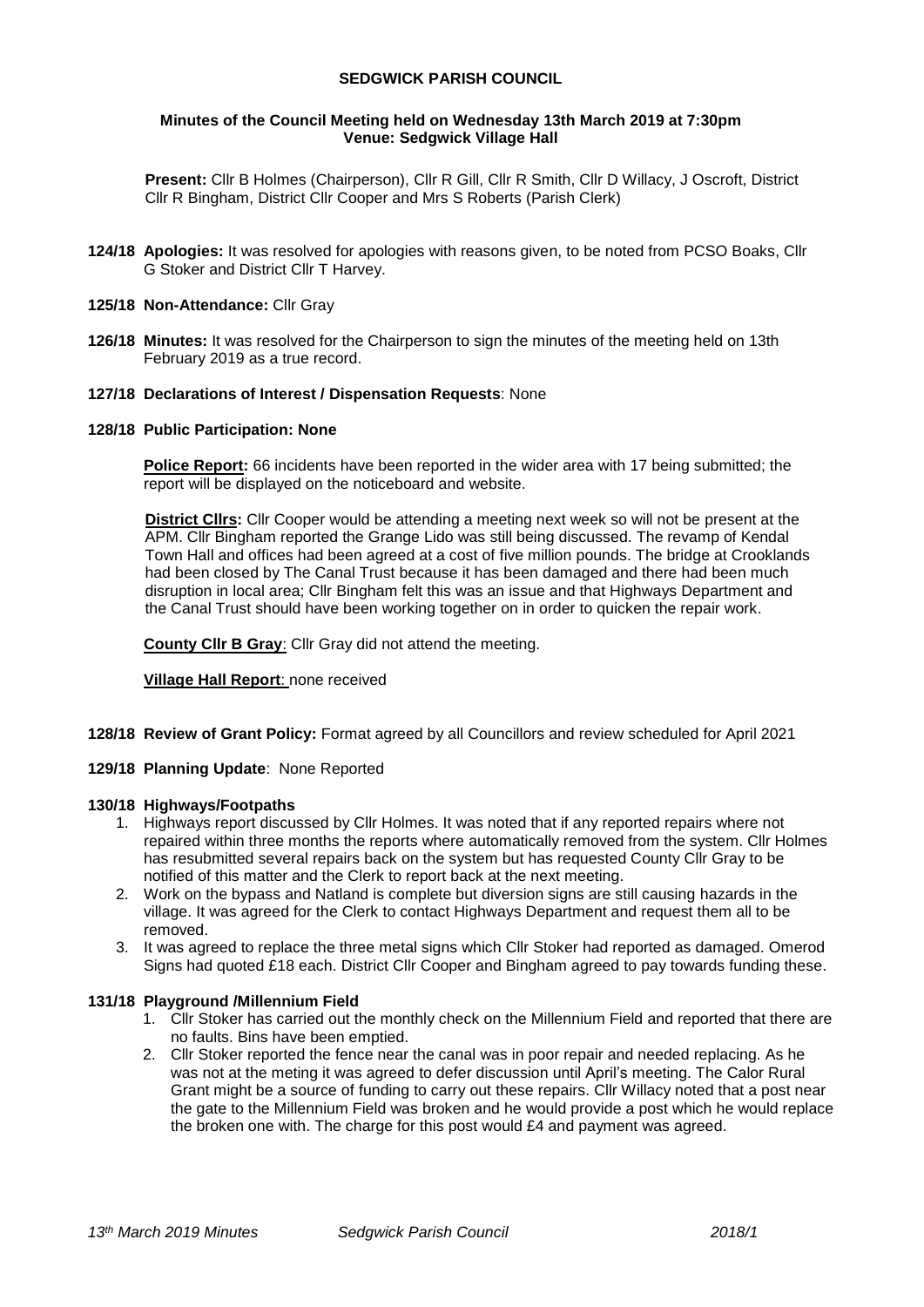## **132/18 Canal**

- 1. Cllr Gill reported that all was in order along the canal woodland, paths and bed. Although he provided a report of two trees which may be unstable but if they fell it would be into the Canal bed. It was agreed to have a walk around the Canal before the start of Mays meeting to check these trees and any ash die back effecting trees.
- 2. LCRP Report Cllr Holmes reported that LCRP minutes were not up to date on the website but that November's minutes indicate that the Access Project at Hawes Bridge which would have routed the Towpath Trail through the Parish along the river had been abandoned in favour of repairs to Stainton Aqueduct. A Tourism Growth Project at Hincaster and the cycle facility improvements in Kendal are pressing ahead. The minutes include reference to Parish Councils being asked to provide funding to LCRP. Council agreed to monitor this. Cllr Holmes reported that she and Cllr Stoker met with Carrie House, the new Engagement Officer from LCRP, to pass on residents' concern about the safety of the aqueduct steps and condition of their aqueduct information board. Her colleague (the new LCRP Project Manager) Richard Frank had asked to be at the meeting but did not turn up. Carrie agreed to investigate whether a hand rail could be fitted to the Aqueduct, as a safety measure. The whole Towpath Trail is due to be completely rebranded and old information boards will be replaced with "modern interpretations including digital linking" and sculptures and so the existing board will not be repaired.

# **133/18 Website:**

1. Cllr Holmes reported the agendas, minutes and reports are added monthly to the site. The website is regularly peaking at 178 hits.

## **134/18 Finance**

- a) Bank Balance as of 28 February 2019 Current a/c £5.859.14 Reserve Account £10.011.91
- b) Payments Approved: Broadband Village Hall March £18.99, James Parks- wood chippings £350.00, Printing Plus £123.50, Clerk salary/expenses £1,380.20, B Holmes – Projector £229.00 and Data Protection Fees £35.00
- c) The Accounts Report from Meeting Dated 13 February 2019, the transactions cleared was signed.
- d) Digital Vat Returns: information was received from CALC which indicated training and digital software would be made available before October 2019. Also, Parish Clerks to claim VAT as usually in the meantime. The VAT has been calculated  $£ £383.14$  The Council agreed for the Clerk to reclaim this at the end of the month.

# **135/18 Annual Parish Meeting Preparations**

Village representatives have received invitations

Councillors agreed to speak about their areas of expertise as part of the Council Review.

The Clerk will print agendas and provide a financial report which she will present.

Cllr Holmes to purchase refreshments. Cllr Willacy to provide glasses. Cllr Gill to test projector and set it up on the night.

Neighbourhood Plan to be discussed under future initiatives.

Peter Jones is due to do a presentation about the anniversary celebrations and renovation project at Stainton. It was agreed to donate £30 for the speaker to Lancaster Canal Trust.

A presentation of Armistice photos will be displayed while refreshments are served.

**136/18 Spring Newsletter with APM information Update:** All newsletters had been distributed, it was agreed for all editions to be produced on card. 220 copies are sufficient. Next newsletter due September and if anyone has any information please pass it to Cllr Holmes.

# **137/18 Items for consideration for a future agenda**

- Highways Report
- Canal Report
- Millennium Field report/repairs
- PCSO Report
- Yearend Accounts and Draft Budget
- Evaluation of APM
- Accountant to be nominated
- Annual Review of Emergency Plan